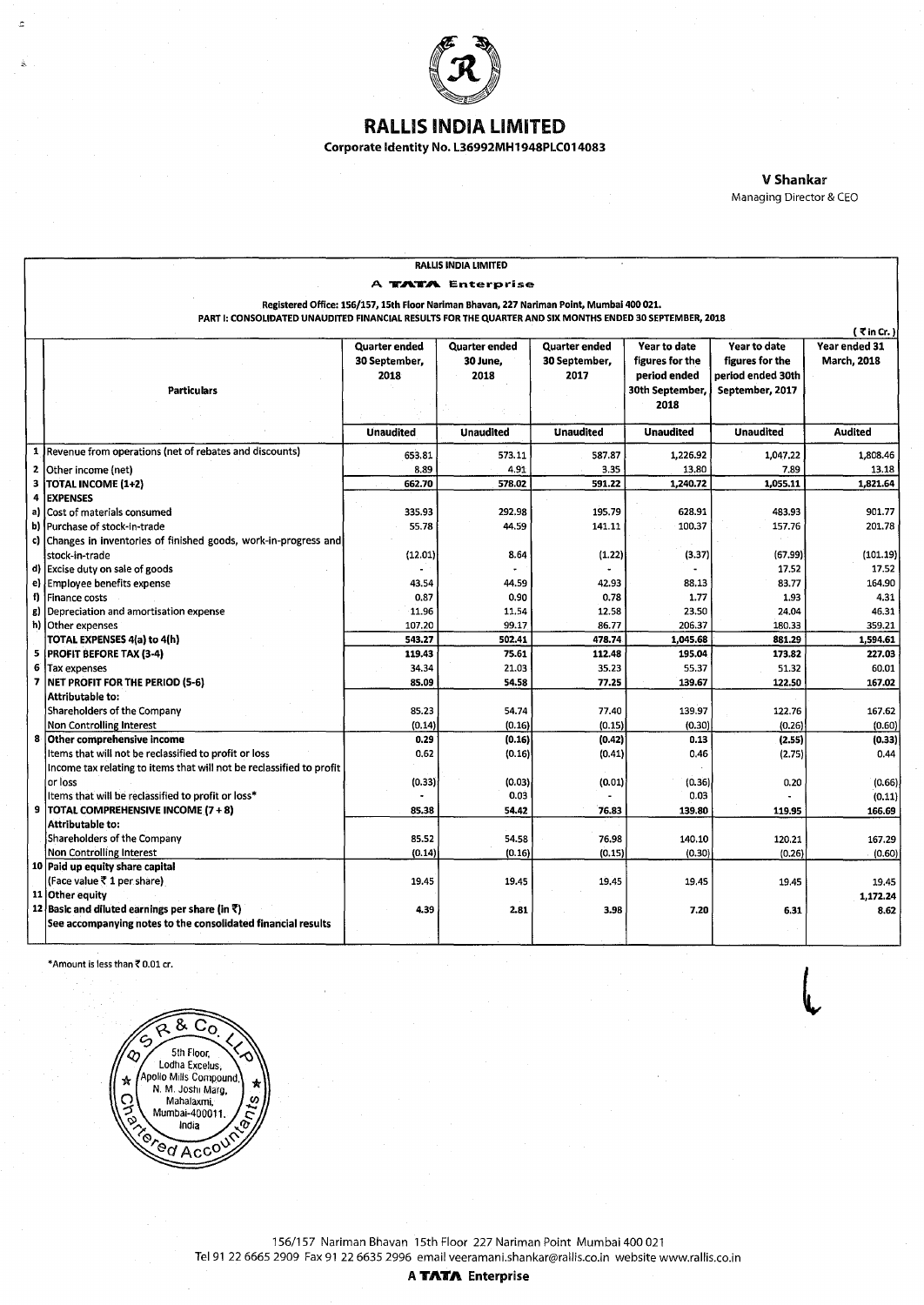

## **RALLIS INDIA LIMITED**

|                                               |                                                                        |                       | $($ $\overline{\mathbf{c}}$ in Cr. |
|-----------------------------------------------|------------------------------------------------------------------------|-----------------------|------------------------------------|
|                                               | PART II: CONSOLIDATED UNAUDITED BALANCE SHEET AS AT 30 SEPTEMBER, 2018 |                       |                                    |
|                                               |                                                                        | As at                 | As at                              |
|                                               | <b>Particulars</b>                                                     | 30 September,<br>2018 | 31 March,<br>2018                  |
|                                               |                                                                        | <b>Unaudited</b>      | <b>Audited</b>                     |
|                                               | <b>ASSETS</b>                                                          |                       |                                    |
|                                               | <b>Non-current assets</b>                                              |                       |                                    |
|                                               | a)Property, plant and equipment                                        | 355.53                | 364.03                             |
|                                               | b)Capital work-in-progress                                             | 8.23                  | 12.34                              |
|                                               | c)Investment property                                                  | 5.54                  | 5.58                               |
|                                               | d)Goodwill                                                             | 195.82                | 195.82                             |
|                                               | e)Other intangible assets                                              | 10.70                 | 8.23                               |
|                                               | f)Intangible assets under development                                  | 33.25                 | 34.97                              |
|                                               | g)Financial assets                                                     |                       |                                    |
|                                               | i)Investments                                                          | 3.79<br>9.42          | 3.79<br>8.30                       |
|                                               | ii)Loans<br>iii) Other financial assets                                | 0.21                  | 0.59                               |
|                                               | h)Income-tax assets (Net)                                              | 71.72                 | 72.09                              |
|                                               | i)Deferred tax assets (Net)                                            | 21.67                 | 20.78                              |
|                                               | j)Other non-current assets                                             | 31.37                 | 32.83                              |
|                                               | <b>Total non-current assets</b>                                        | 747.25                | 759.35                             |
|                                               | <b>Current assets</b>                                                  |                       |                                    |
|                                               | a)Inventories                                                          | 542.96                | 572.18                             |
|                                               | b)Financial assets                                                     |                       |                                    |
|                                               | i)Investments                                                          | 51.27                 | 91.81                              |
|                                               | ii)Loans                                                               | 0.18                  | 1.12                               |
|                                               | iii)Trade receivables                                                  | 671.61                | 399.67                             |
|                                               | iv)Cash and cash equivalents                                           | 61.09                 | 28.93                              |
|                                               | v)Bank Balances other than (iv) above                                  | 4.91                  | 4.47                               |
|                                               | vi)Other financial assets                                              | 4.77                  | 5.62                               |
|                                               | c)Other current assets                                                 | 119.47                | 122.79                             |
|                                               |                                                                        | 1,456.26              | 1,226.59                           |
|                                               | Assets classified as held for sale                                     | 12.65                 | 12.65                              |
|                                               | <b>Total current assets</b>                                            | 1,468.91              | 1,239.24                           |
|                                               | <b>Total assets</b>                                                    | 2,216.16              | 1,998.59                           |
|                                               | <b>EQUITY AND LIABILITIES</b>                                          |                       |                                    |
|                                               | Equity                                                                 |                       |                                    |
|                                               | a) Equity share capital                                                | 19.45                 | 19.45                              |
|                                               | b)Other equity                                                         | 1,252.62              | 1,171.13                           |
|                                               | Equity attributable to owners of the Company                           | 1,272.07              | 1,190.58                           |
|                                               | Non-controlling interests                                              | 0.81                  | 1.11                               |
|                                               | <b>Total equity</b>                                                    | 1,272.88              | 1,191.69                           |
|                                               | <b>Liabilities</b>                                                     |                       |                                    |
|                                               | <b>Non-current liabilities</b>                                         |                       |                                    |
|                                               | a)Financial Liabilities                                                |                       |                                    |
|                                               | <b>Borrowings</b>                                                      | 17.93                 | 19.88                              |
|                                               | b)Other financial liabilities                                          | 6.01                  | 6.06                               |
|                                               | c)Provisions                                                           | 15.78                 | 15.88                              |
|                                               | d)Deferred tax liabilities (Net)                                       | 36.66                 | 40.53                              |
|                                               | <b>Total non-current liabilities</b><br><b>Current liabilities</b>     | 76.38                 | 82.35                              |
|                                               | a)Financial liabilities                                                |                       |                                    |
|                                               | i)Borrowings                                                           | 19.58                 | 0.15                               |
|                                               | ii)Trade and other payables                                            |                       |                                    |
|                                               | -total outstanding dues of micro enterprises and small enterprises     | 9.42                  | 4.81                               |
|                                               | -total outstanding dues of creditors other than micro enterprises      |                       |                                    |
| $&$ $C_0$                                     | and small enterprises                                                  | 641.97                | 525.80                             |
|                                               | iii) Other financial liabilities                                       | 126.42                | 90.10                              |
| $\zeta$<br>5th Floor,<br>Lodha Excelus        | b)Other current liabilities                                            | 30.37                 | 85.88                              |
| Apollo Mills Compound<br>☆                    | <b>DProvisions</b>                                                     | 15.08                 | 14.52                              |
| N. M. Joshi Marg.                             | 侞Income-tax liabilities (Net)                                          | 24.06                 | 3.29                               |
| Ø<br>C. Holen<br>Mahalaxmi,<br>Mumbai-400011. | fotal current liabilities                                              | 866.90                | 724.55                             |
| OUNTIE A<br>India                             | Total liabilities                                                      | 943.28                | 806.90                             |
|                                               | <b>Total equity and liabilities</b>                                    | 2,216.16              | 1,998.59                           |

156/157 Nariman Bhavan 15th Floor 227 Nariman Point Mumbai 400 021 Tel91 22 6665 2700 Fax 91 22 6665 2847 website www.rallis.co.in Corporate Identity No. L36992MH 1948PLC014083

 $\Vert$  ,

**C**<br>**C**od Acco